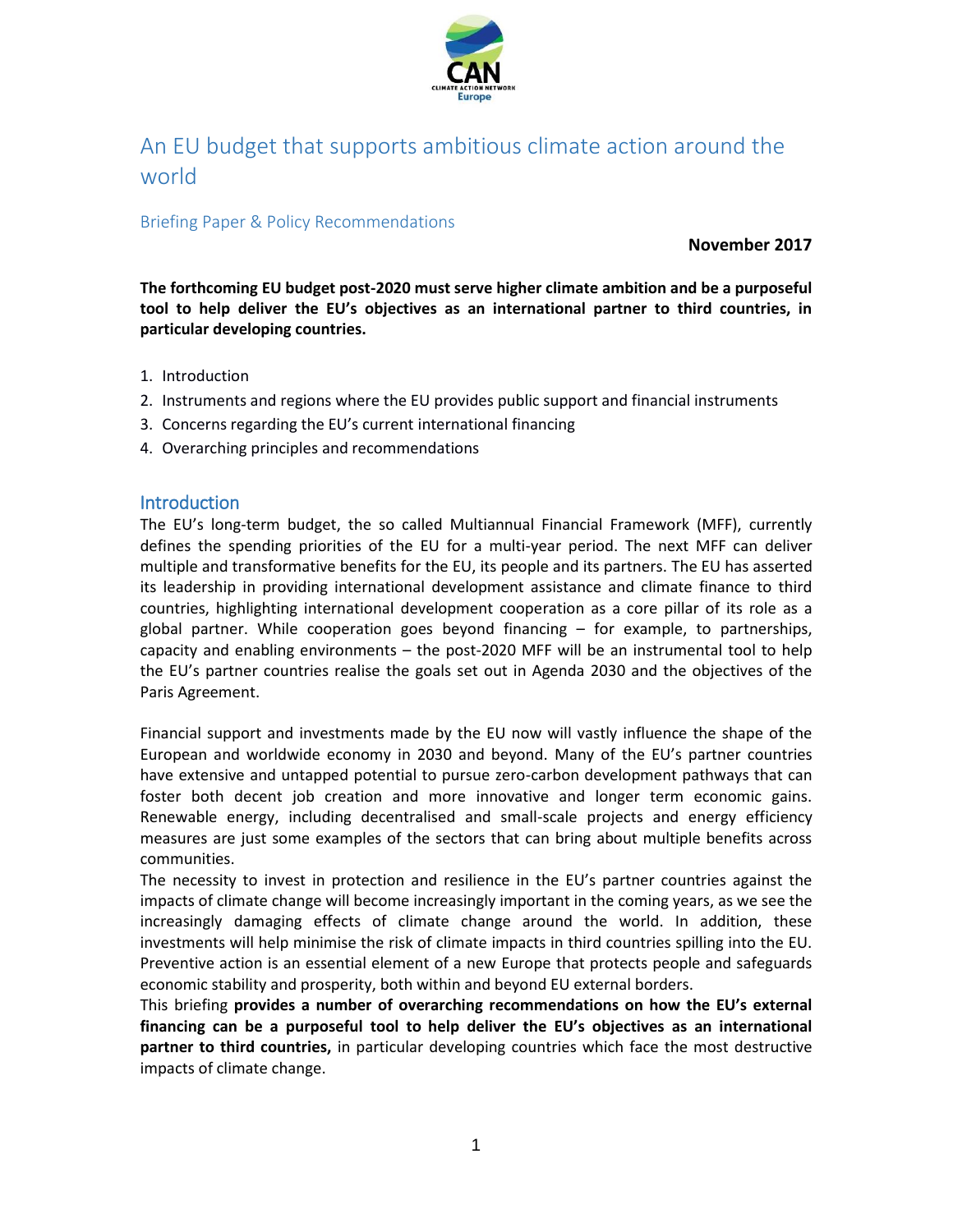

## Instruments and regions where the EU provides public support and financial instruments

Currently, the EU has a number of funds and financial instruments that seek to support external action of the EU, towards a wide range of international and country-driven objectives. This pillar of EU funding is under Heading Four of the MFF, 'Global Europe'.

The European Development Fund (EDF) is also regarded as an External Financial Instrument (EFI) though it is not funded by the MFF. For the purpose of this paper, we apply the same principles and recommendations to the EDF.

The EFIs covered in the current MFF are:

- **[Development Cooperation Instrument](https://ec.europa.eu/europeaid/how/finance/dci_en.htm_en) (DCI)** which has the primary objective of poverty reduction, in line with the Treaty of Lisbon and the EU's Agenda for Change of EU development policy.
- **[European Instrument for Democracy and Human Rights](https://ec.europa.eu/europeaid/how/finance/eidhr_en.htm_en) (EIDHR)** which focuses specifically on projects that promote human rights and democracy – including civil society groups – in countries outside the EU.
- **[European Neighbourhood and Partnership Instrument](https://ec.europa.eu/europeaid/funding/european-neighbourhood-and-partnership-instrument-enpi_en) (ENPI)** which addresses EU relations with neighbouring countries outside the EU, including Eastern European and Mediterranean countries, targeting various sectors such as trade, energy and transport.
- **[Greenland](https://ec.europa.eu/europeaid/countries/greenland_en) Decision** is a funding instrument specifically supporting Greenland's public sector and services – particularly in the education sector – following its withdrawal from the EU in 1982.
- **[Instrument contributing to Stability and Peace](http://ec.europa.eu/dgs/fpi/what-we-do/instrument_contributing_to_stability_and_peace_en.htm) (IcSP)** which was established at the beginning of the current MFF sets out to promote security and peace-building in EU partner countries. It addresses immediate and short-term crises as well as longer term threats.
- **[Instrument for Nuclear Safety Co-operation](https://ec.europa.eu/europeaid/funding/funding-instruments-programming/funding-instruments/instrument-nuclear-safety-cooperation_en)** which supports safety, protection and regulation in relation to the use of nuclear. Though the instrument applies to all of the EU's partner countries, there is specific focus on neighbouring countries.
- **[Instrument for Pre-accession Assistance](https://ec.europa.eu/neighbourhood-enlargement/instruments/overview_en) (IPA)** which targets efforts towards so-called enlargement countries that are seeking accession to the EU. The support focuses on building capacity and policy reform in countries that are seeking membership in the EU.<sup>1</sup>
- **[Overseas Countries and Territories Decision](https://ec.europa.eu/europeaid/regions/overseas-countries-and-territories-octs/oct-eu-relations-detail_en)** focuses on working with territories that have close political and historical ties with EU Member States.<sup>2</sup> The programme addresses OCT's competitiveness, trade, economic and social development as well as environmental protection.
- **[Partnership Instrument for cooperation with third countries \(PI\)](http://ec.europa.eu/dgs/fpi/what-we-do/partnership_instrument_en.htm)** was also introduced in the current budget and it covers the EU's interests and diplomacy efforts with third countries, particularly in the areas of research and innovation, energy, climate change and security.

 $\overline{a}$ 

<sup>1</sup> Countries in the IPA instrument are: [Albania,](https://ec.europa.eu/neighbourhood-enlargement/instruments/funding-by-country/albania_en) [Bosnia and Herzegovina,](https://ec.europa.eu/neighbourhood-enlargement/instruments/funding-by-country/bosnia-herzegovina_en) [the former Yugoslav Republic of Macedonia,](https://ec.europa.eu/neighbourhood-enlargement/instruments/funding-by-country/former-yugoslav-republic-of-macedonia_en) Kosovo,

[Montenegro,](https://ec.europa.eu/neighbourhood-enlargement/instruments/funding-by-country/montenegro_en) [Serbia,](https://ec.europa.eu/neighbourhood-enlargement/instruments/funding-by-country/serbia_en) and [Turkey.](https://ec.europa.eu/neighbourhood-enlargement/instruments/funding-by-country/turkey_en)

<sup>&</sup>lt;sup>2</sup> The OCTs comprise 25 islands which are spread around the Atlantic, Antarctic, Arctic, Indian and Pacific Oceans and the Caribbean.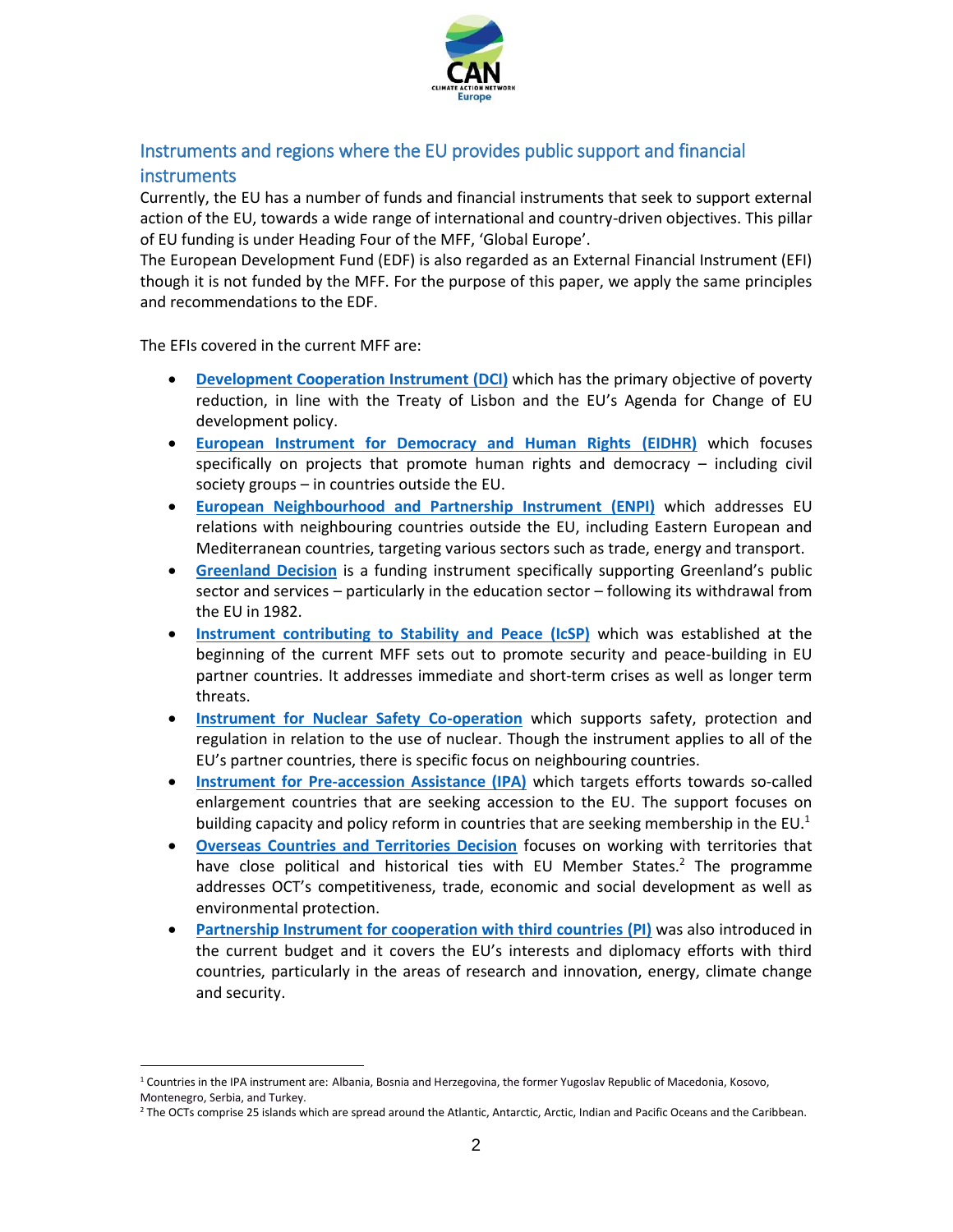

In addition, the EU has in place the Common Implementing Regulation (CIR) which lays down the rules applied to most of the EFIs in order to better harmonise them with the rules and guidelines of the EDF. From the above list of instruments the CIR oversees the DCI, EIDHR, ENI, IcSP, IPA-II and the PI.

The EU has also established or supported a number of flagship initiatives which seek to address climate action needs in developing countries; for example, the Global Climate Change Alliance, the Global Energy Efficiency and Renewable Energy Fund (GEEREF), the Africa-EU Renewable Energy Cooperation Programme (RECP), the ACP-EU Energy Facility and more recently, the Electrification Financing initiative (ElectriFI) and the Africa Renewable Energy Initiative (AREI). It is also important to note that some of the above-mentioned EFIs are used to ensure the functioning of the EU Blending Facilities, in which EU grants are mainly combined with loans of financial institutions.

#### **Concerns regarding the EU's current international financing**

Many of the EU's current initiatives have demonstrated the importance of scaling up support for climate change and sustainable energy solutions. However, a number of shortfalls continue to persist in relation to the EU's international development and climate support.

- **The gap between what is provided and mobilised and what is needed** remains very wide, particularly in light of the EU's commitments made under the Paris Agreement and Agenda 2030. We appreciate that the current 20% climate spending target of the EU set the bar for increasing overall support to climate action in the EU's budget and elevated the issue of both inside and outside the EU. However, we underline that under the current MFF, development funding has not been specifically channelled to climate, environment and energy sectors if the recipient country did not request it during the national programming. In the post-Paris world, this can no longer be the status quo of cooperation and support. The EU can have an exemplary role in ensuring that development funding addresses climate change commitments and needs to fully mainstream climate action into development funding.
- **We also note with concern the methodological problems in counting climate financing**  support which potentially undermines the political commitment to earmark 20% of EU funding for climate related actions. The European Commission has made some progress by adopting a coherent methodology for EU-level monitoring, tracking and reporting climate finance across EU external action programmes. However, inconsistencies remain in the approaches used by individual EU Member State donors, which are often selfdetermined. A harmonized approach is needed to avoid cases where **the genuine climate-relevance of reported projects may be non-existent or grossly over-estimated.**  This is of particular relevance with regard to jointly funded projects where European Commission and Member State funding is used.
- **Monitoring of actual spending on the ground remains problematic**, as some host countries are marred with corruption and other malpractice across the project implementation cycle. Further safeguards need to be introduced to improve accountability and spending efficiency in the new MFF.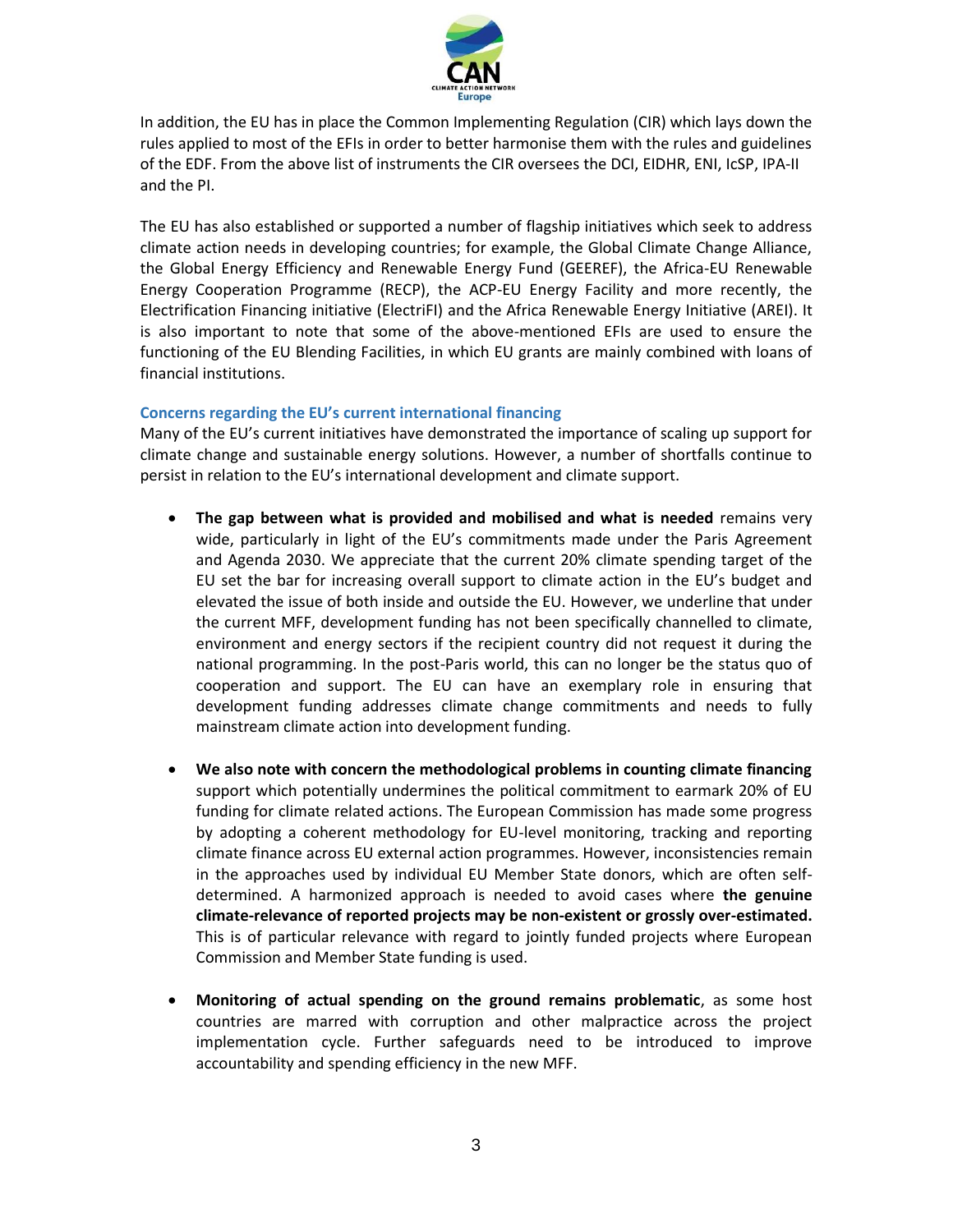

- **Gaps in adaptation spending** still remain a major barrier to protecting the most vulnerable people and areas from climate impacts. This is even more worrying as many of the regions supported through EU development cooperation are already facing the adverse impacts of climate change which has been identified as a root cause of poverty, displacement, and massive economic losses. The devastation left by an unusually active and severe hurricane season is a blatant example of the vulnerability of many countries with which the EU cooperates. In an increasingly interconnected world, climate change impacts will not be felt in isolation, and will have ramifications for economies all over the world.
- **Increased reliance on leveraged private finance and blending facilities brings about a number of risks to future European development cooperation.** In particular, there is poor evidence on impacts from the type of investments using blending, including data on financial, development and value additionality, as well as poor monitoring and evaluation<sup>3</sup> for current blending facilities. Blending mechanisms reduce the likelihood of delivering essential and life-changing services and meeting the needs of people in climate vulnerable and least developed countries, while reducing net benefits for overall sustainable development.
- Despite being a treaty obligation, **policy coherence for sustainable development is not followed through effectively**, and policies and actions in Europe continue to undermine the achievement of sustainable development in partner countries and efforts to combat climate change. For example, the EU budget is still used to finance operations detrimental to the achievement of the Paris Agreement, especially in the fossil fuel sectors.
- The **external dimension of the EU's Energy Union emphasizes European 'energy security' concerns over partner countries' sustainable development** issues which the EU could address in its external relations. Pursuing internal energy security goals sometimes goes as far as to undermine other EU's own priorities and funding, such as promotion of human rights and democracy.

### Overarching principles and recommendations

 $\overline{a}$ 

Going forward, **we lay out some key recommendations for how the EU's post-2020 external financing can improve its support for higher climate ambition, increased resilience and safety of its partner countries.**

### Increasing the EU's climate spending target and climate proofing all external financing in line with the Paris Agreement

While significant progress has been noted in the area of climate change and environment mainstreaming, more remains to be done to systematically and effectively integrate these themes across all sectors of EU co-operation, particularly in light of the Paris Agreement.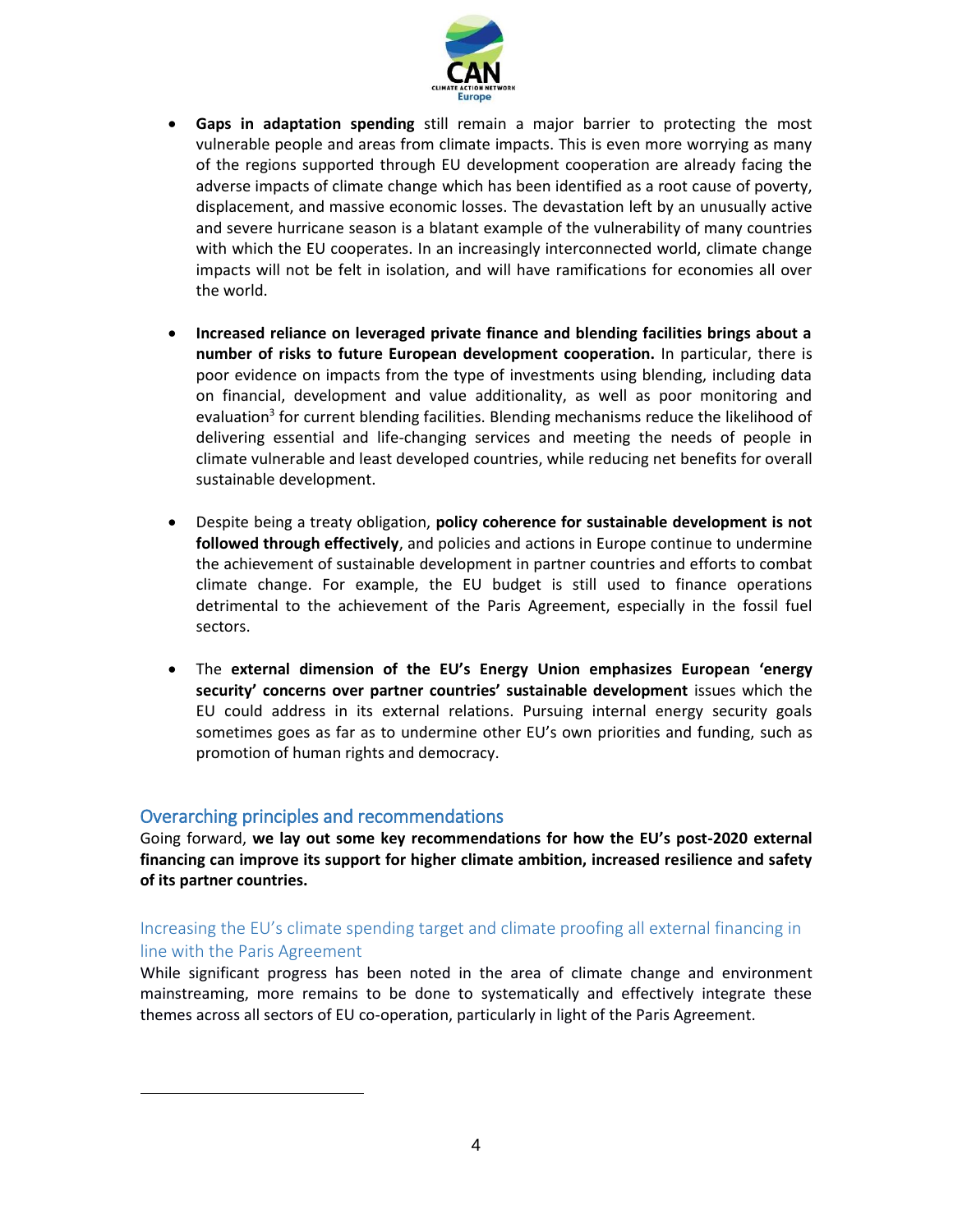

Building on the current 20% climate relevant financing, we believe that an increase in targeted funding is necessary to speed up European and international climate action, decarbonisation and climate resilience. The UN's most recent Emission Gap Report clearly states that if the emissions gap is not closed by 2030, it is extremely unlikely that the goal of holding global warming to well below 2°C can still be reached, while limiting temperature rise to 1.5°C will be impossible. Exceeding these global temperature objectives will have devastating impacts on the EU's developing country partners.

**We therefore recommend increasing the EU's external financing target to 50% direct climate relevant, to ensure that projects with climate co-benefits are prioritised across sectors.<sup>4</sup>**

Additionally, whereas quantitative climate action targets within financing instruments represent a step in the right direction, the Paris Agreement requires all financial flows to be made consistent with zero carbon and clean energy development. This requires **the EU to not only meet its climate specific spending target, but also that the whole EU budget has to be 100% climate proof.** This will ensure that the target is not undermined through expenditure or actions in other fields of EU policy and implementation, whilst also improving the resilience of sectors that are likely to experience exponential impacts due to climate change; for example, health, water and sanitation, agriculture and the entire food production cycle.

In order to realise the objective set out in Article 2.1c of the Paris Agreement and to contribute to the global adaptation goal, **EU EFIs and related financing agencies must build on their evaluations and assessments to inform on how they can contribute to the global shift away from carbon intensive and environmentally harmful practices.**

As committed to in the Development Consensus, EU EFIs should ensure that climate and environment considerations are embedded in all levels of decision-making and action. Such a requirement should be included in the future Common Implementing Regulation and existing guidance and tools on mainstreaming climate change and environment should be widely disseminated both at headquarters and EU delegation level. This should include capacity building of staff and the development of a monitoring framework to assess how guidance is being used and operationalized.

#### Exclusion list for all fossil fuels

 $\overline{a}$ 

It is clear that a number of operations and activities which will not bring about net sustainable development gains for people, communities and the environment should be explicitly excluded from EU international financing. For example, fossil fuel activities and infrastructure, large construction and transport networks that pose numerous risks such as the displacement of communities, environmental degradation and lock-in of economies into untenable fossil fuel dependence.

**We recommend the EU to establish and agree on "negative list" which explicitly indicates projects that are incompatible with the Paris Agreement and Agenda 2030**.

<sup>4</sup> CAN Europe's position on climate earmarking in the post-2020 MFF is to have at least 40% climate-related funding across the whole budget which we envisage will result in varied climate spending in the different EU programmes and policies. Our position paper can be foun[d here.](http://www.caneurope.org/docman/fossil-fuel-subsidies-1/3184-can-europe-position-on-the-eu-budget-post-2020-september-2017/file)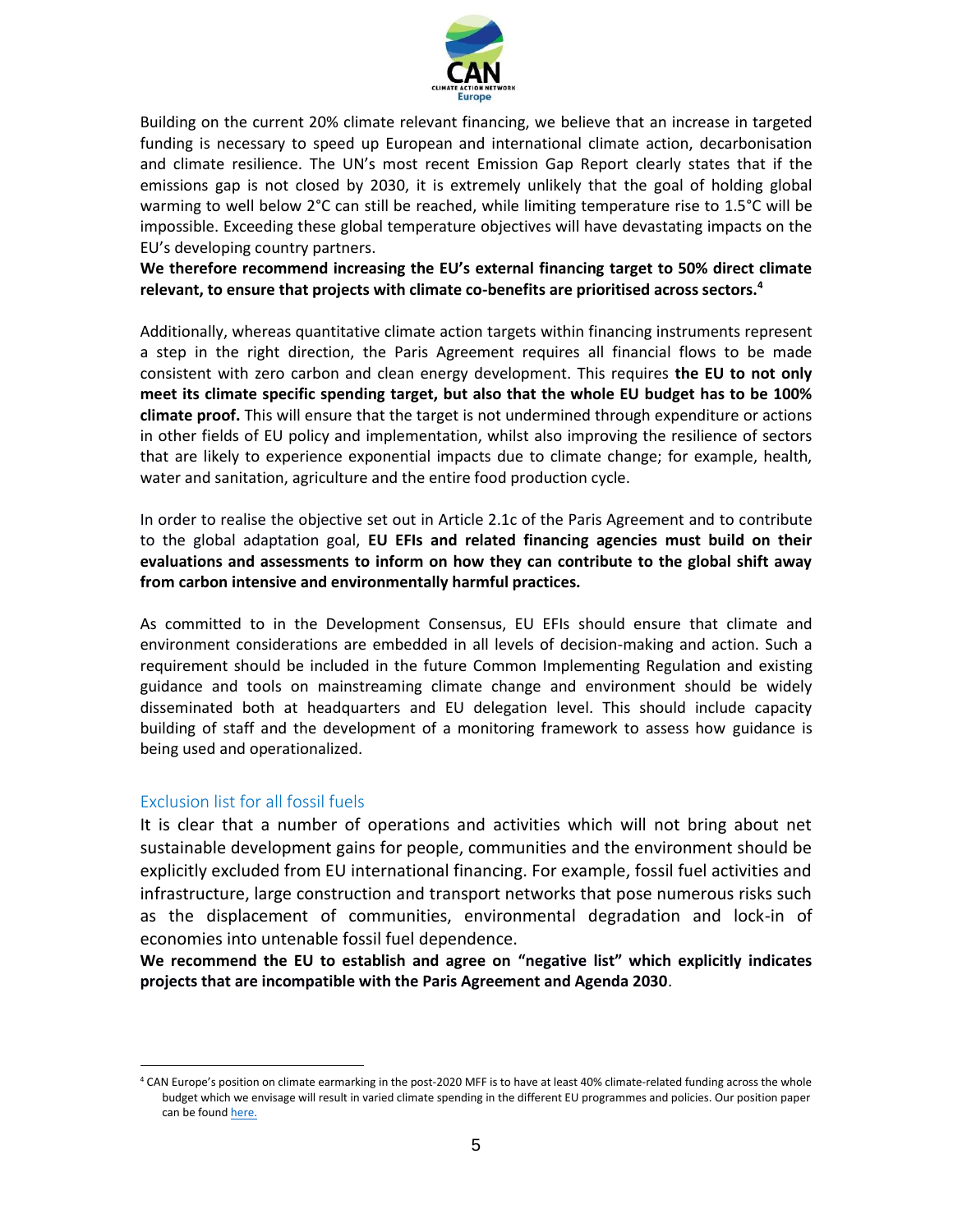

Such a list should be **informed by clear performance benchmarks and auditable criteria** on the basis of international agreements and multilateral environmental agreements. These criteria could for example, identify the absolute emissions (upstream and downstream), lifecycle, impact on ecosystems and the level of climate-related risk associated with projects.

They should thus inform policy-makers, financing agencies and practitioners on the feasibility of projects, including whether certain types of projects need to be explicitly excluded.

### Improved methodology to assess the net climate benefit of earmarked funding and UNFCCC commitments

Robust methodology not only helps to avoid double-counting but also provides European taxpayers with a clearer and more exact overview of how, when and where financial support is being deployed, and if that support is or is not additional to pre-defined aid budgets.

Going forward, it is important that all EU international development finance is climate-sensitive. However, future reporting of climate specific finance in the EU's Financing for Development reports and towards the UNFCCC biennial **reports should transparently differentiate between funds specifically targeted at climate action versus funds where climate considerations have been taken into account** but where climate is not the main objective.

This will allow for more accurate reporting of climate specific support whilst also acknowledging the development cooperation that has multiple and varying climate co-benefits.

### Guaranteed public support for adaptation and resilience, especially in vulnerable developing countries

Despite the scale and force of climate change impacts, adaptation efforts and climate resilience continue to be severely under-resourced, both in Europe and internationally. The Global Goal on Adaptation established in the Paris Agreement provides a useful baseline for the EU to plan actions and frameworks that increases support measures for the EU's partner countries.

Bearing in mind that options for co-financing with private capital mobilisation and leverage will continue to be explored and applied, we emphasise that there are numerous limitations to attracting private financing and investments towards smaller scale adaptation and resilience efforts of developing countries. It is unlikely that this sort of investments will show the expected returns in terms of financial profit; and consistent public support is becoming more and more essential for these countries and stakeholders.

Therefore, we **recommend the EU to commit to ring-fencing and providing at least half of all public climate finance support to adaptation measures,** and guarantee that support provided will target and reach the most vulnerable people and areas facing climate impacts. In order to make that happen, the EU needs to produce clear guidelines for targeted adaptation support in future external financing; including how adaptation can be supported as a co-benefit within overall development plans.

#### Ex-ante & ex-post climate impact assessments

While social, environmental and human rights safeguards are essential to the effectiveness and positive impact of EU financing, effective monitoring processes and impact assessments must also be in place. Bearing in mind the potentially damaging operations that can be the result of EU financing facilities and mechanisms, we emphasise the need to scale up evaluations and monitoring to ensure that the 'do no harm' principle is duly respected**. To this end, we**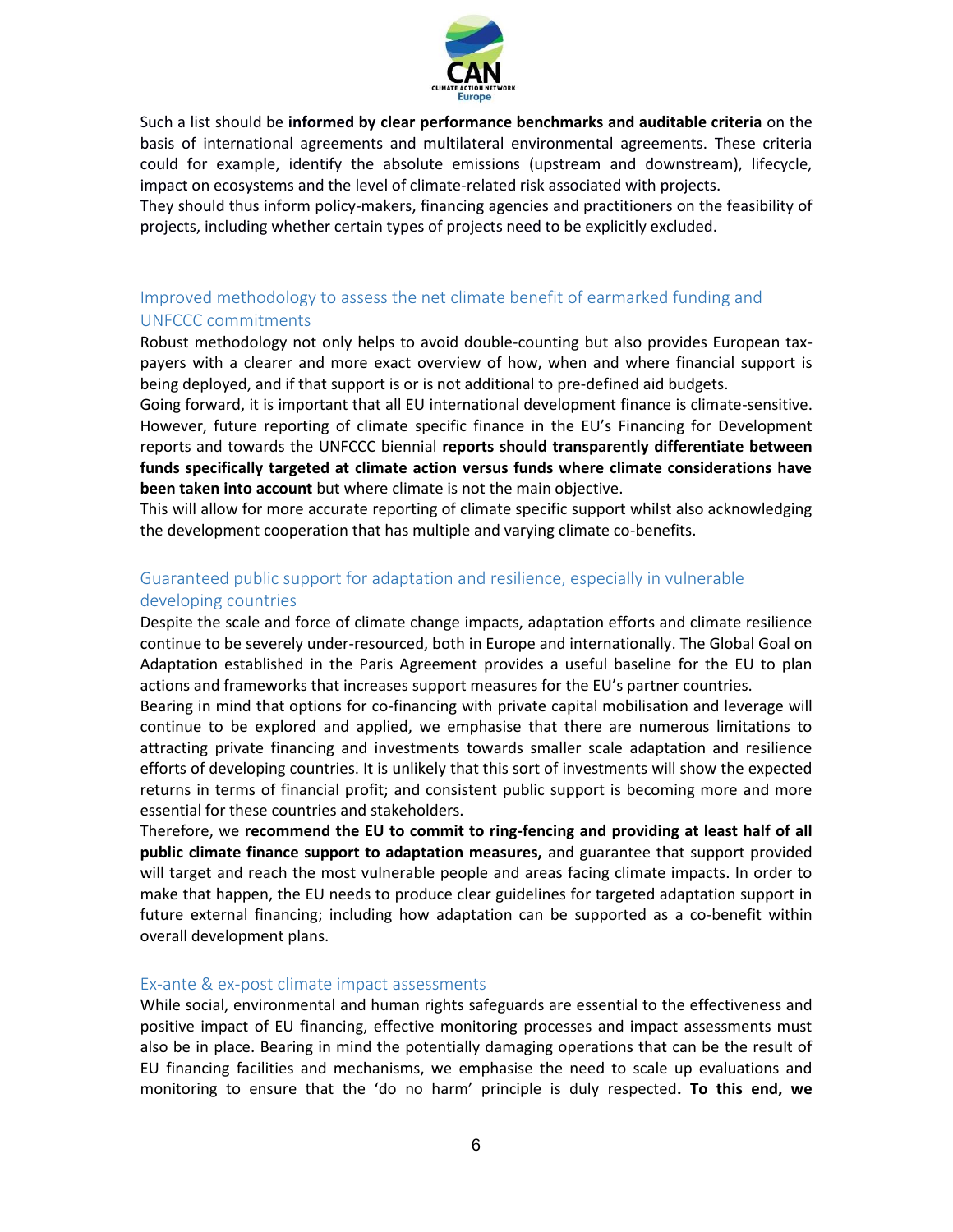

**recommend that existing impact assessments incorporate the adaptation objectives and temperature goals identified in the Paris Agreement.** Any adjustments made on this basis are included in an overarching common standard of planning/programming and reporting on the EU's external funds and financial instruments**. 5**

### Capacity support for strengthening NDCs in third countries

In order to efficiently meet the objectives of the Paris Agreement, all countries will need to scale up their national contributions or climate action plans. There is great potential for the EU and its partner countries to pursue deeper decarbonisation measures in a just and equitable way and in light of updated real economy trends.

Towards this goal, **the EU should identify together with its partner countries how EU financial support, further capacity-building and technology transfer can contribute to scaled up NDCs**; particularly conditional NDCs where developing countries have identified what more can be done with additional support. Deeper cooperation on NDCs can include for example efficient use of renewable sources that can help to transition away from fossil fuels and how meet national development and climate goals. Other areas for coverage may include addressing adaptation and financial support needs identified in partners' NDCs.

#### Sustainable infrastructure

Many of the EU's partner countries are undergoing extensive development and major economic transformations. In particular, these trends present great opportunities to alleviate poverty and inequality as well as build safe, zero-carbon and climate resilient infrastructure to support economic development, resource efficiency and human well-being. However, there is still a long way to go and it should not be taken for granted that infrastructure investments will reach those areas and people who need them most.

Looking forward, it will be crucial that European policy on the provision and mobilisation of finance in sustainable infrastructure addresses a number of key requirements. For example, it must **meet stringent environmental, social and governance (ESG) criteria, building on the work done by the Task Force on Climate-related Financial Disclosures and the European Commission's High-Level Expert Group on Sustainable Finance, and proactively engages with Multilateral Development Banks for stringent ESG criteria.** Future policies must also take steps to increase access and affordability of infrastructure services prioritizing financing for clean, propoor infrastructure development; and ensure robust, fit-for-purpose evaluation of infrastructure investments through stakeholder engagement for transparency provisions.

#### Energy Access in partner countries

Business as usual financing by the EU will not deliver SDG 7. According to the IEA's recent *Energy Access Outlook* (2017), access to electricity in sub-Saharan Africa is not keeping up with population growth while 'the projections are gloomy' for clean cooking. Of the current 3.04 billion living in cooking poverty, the IEA predicts 2.3 billion will remain so in 2030 – 1.2 billion of these in Asia, and 80% in rural areas.<sup>6</sup>

[documents-now-available](https://europa.eu/capacity4dev/public-environment-climate/discussions/environmental-and-climate-risk-assessment-guidance-documents-now-available)

 $\overline{a}$ 

Guidance on how to integrate climate change and biodiversity in SEAs <http://ec.europa.eu/environment/eia/pdf/SEA%20Guidance.pdf>

EIA[s http://ec.europa.eu/environment/eia/pdf/EIA%20Guidance.pdf](http://ec.europa.eu/environment/eia/pdf/EIA%20Guidance.pdf)

<sup>&</sup>lt;sup>5</sup> The impact assessments to which we refer are: [https://europa.eu/capacity4dev/public-environment-climate/discussions/environmental-and-climate-risk-assessment-guidance-](https://europa.eu/capacity4dev/public-environment-climate/discussions/environmental-and-climate-risk-assessment-guidance-documents-now-available)

<sup>6</sup> According to the IEA (2017), of the 900 million who do gain access, the main success comes from a switch to LPG in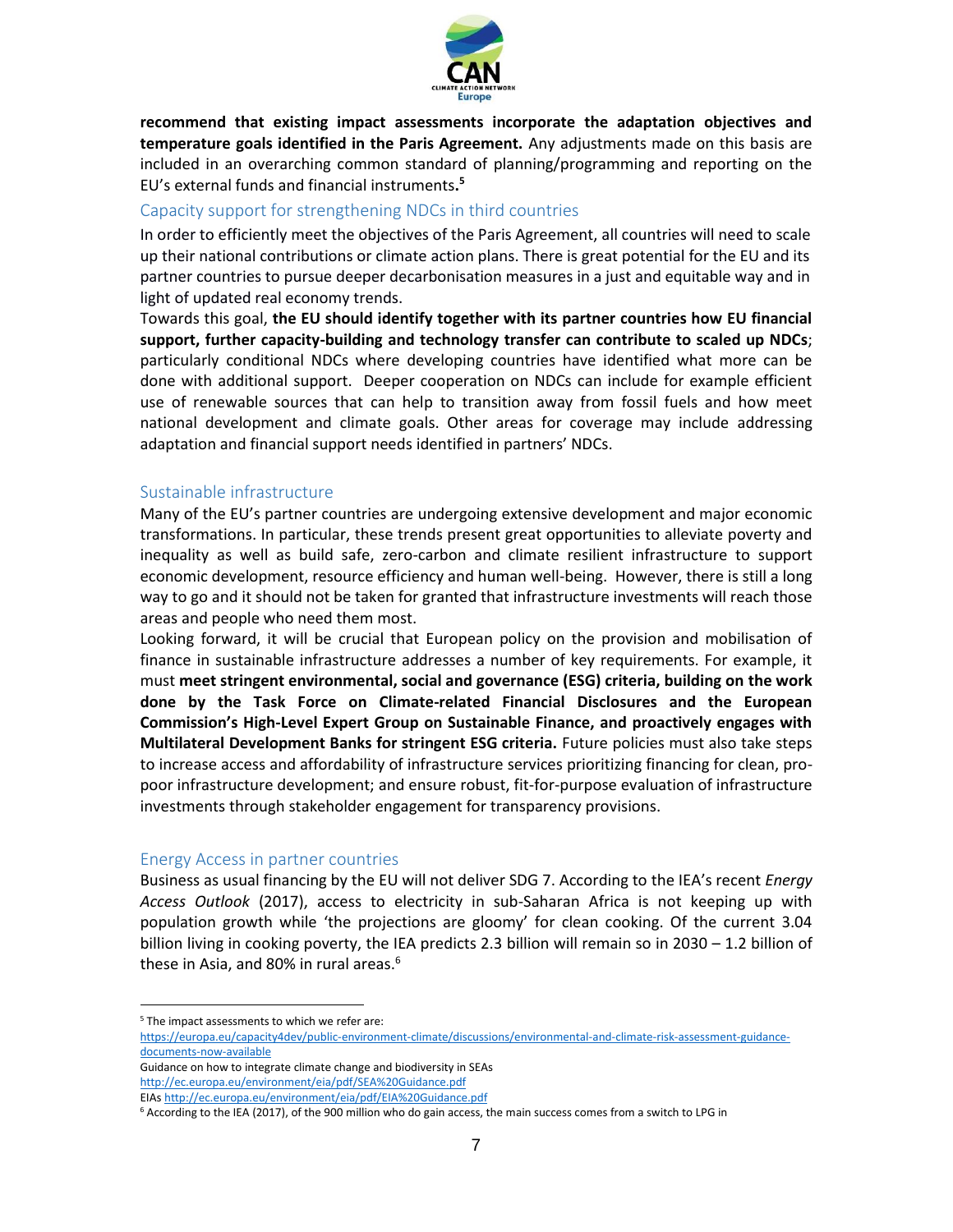

While renewable energy sources power over 60% of new access, and off-grid and mini-grid systems provide the means for almost half of new access, recent research by Sustainable Energy for All (SEforAll) shows that current financial flows committed to deliver energy access globally are not sufficient nor fit for purpose. Overall, access financing is substantially lower than what is needed. 7

**There is a need for a new and scaled-up approach by the EU towards supporting energy access in developing countries;** aimed at a step change in supporting clean cooking access, as well as recognising the crucial role that distributed electricity solutions, mostly powered by renewable sources (DRE), play in connecting remote poor communities.

As is recommended by both the IEA and SeforAll, the EU must develop an integrated or 'holistic approach' to support delivery of SDG 7. Such an **approach includes the provision of customised finance, including much greater support for DRE, grant finance to connect the poorest and most vulnerable** and patient capital for energy businesses working in the last mile, as well as appropriate enabling environment support to build inclusive energy markets.

**Technical, human and institutional capacity building support for energy ministries is also crucial for enhanced collaboration** *across* **line ministries** to ensure that energy access is integrated in other development polices, including in NDCs. EU support must also look beyond its current supply side support mainly for the private sector, to the demand side. It is crucial that EU support addresses affordability issues as well as considering socio-cultural factors and supports inclusive design and delivery of energy services that provide reliable, affordable, sustainable and safe energy not just for household needs but also higher levels of power for community services and productive sectors, to lift people out of poverty and leave no-one behind.

#### Blending facilities and climate mainstreaming

 $\overline{a}$ 

With the creation of the European Fund for Sustainable Development (EFSD) which will co-exist with other EU Blending facilities, blending is becoming a larger part of EU's external assistance. In this context, both the EFSD and the **EU blending facilities should be subject to all of the other recommendations listed in this paper** (50% climate target, exclusion for fossil fuels, etc). While the external lending mandates of the EIB and EBRD (the main recipients of EU blending facilities) contain climate targets, their portfolios still contain massive amounts of fossil fuel lending which pose serious environmental and economic risks to recipient countries. For example, a recent report by Oil Change International finds that six major multilateral development banks (including the EIB and the EBRD) provided over \$7 billion in public financing for fossil fuels in 2015, and over \$83 billion in financing for fossil fuels from 2008 to 2015.<sup>8</sup>

Urban areas. In India, the country with the largest population without clean cooking access, government promotion of LPG and improved biomass cookstoves means that over 300 million people gain access to clean cooking facilities by 2030, but more than one person in three remains without.

<sup>7</sup> In 2013-14, public and private, international and domestic finance commitments for electricity in the 20 High Impact Countries (HICs) for energy access averaged \$19.4 billion a year - under half the US\$45 billion annually needed according to SEforAll estimates. Only a quarter of development finance commitments for electricity access, or 28%, reached the 20 high-impact countries over 2011-15. *Only 1% went to DRE – the most optimal solution to connect most energy poor people who are living in rural areas, with even less going to clean cooking solutions.*

<sup>8</sup> <http://priceofoil.org/content/uploads/2017/05/MDBs-Finance-Briefing-2017.pdf>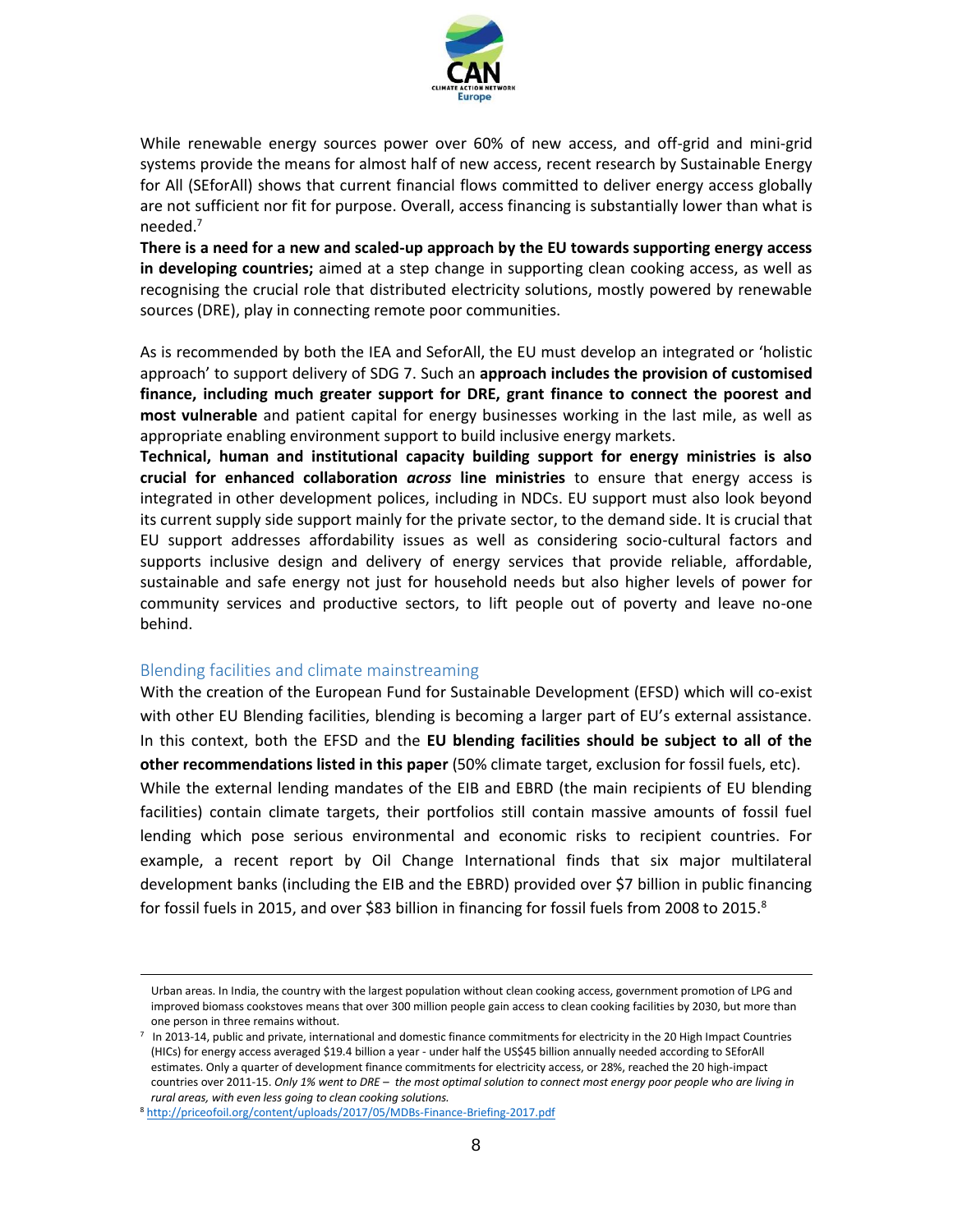

Noting the growing role of private sector activity and prominence of blending facilities in the field of international development cooperation and climate action, **it is paramount that blending activities remain supplementary to public support.** Private finance tends to be much less transparent and accountable than public concessional funding.

We **emphasise that the existing standards and development criteria of the EU budget should inform on the role of private sector engagement in sustainable development**. We note in particular the Busan development effectiveness principles, the 'do-no-harm' principle, and Environmental, Social and Governance (ESG) criteria for leveraged private finance. Post-2020, the EU must also consider how it will work with actors such as the OECD and private investors to assess and manage climate risk associated with blending activities, as part of wider ESG risk.

### EU Neighbourhood - highlighting the importance of energy funding phasing out fossil fuel support

Accession and Eastern Partnership countries have particularly strong cooperation with the EU through regional mechanisms such as the Energy Community Treaty. In these countries, the EU has additional leverage and responsibility to ensure coherence with EU climate and energy objectives. EU is striving to have a joint energy market with most of these countries, hence a level playing field in terms of environmental and climate standards need to be ensured and emissions leakage avoided. In addition, climate impacts stemming from ill-targeted adaptation measures have the potential to spill over to the EU, putting European citizens at risk. These regions are also a showcase for lack of coherence among different EU internal priorities (energy security, human rights, climate change mitigation and adaptation). Improved coherence will lead to better consistency, complementarity and synergies between the EU and its neighbours. This should also lead to better delivery on EU internal and external commitments, such as enhanced climate mainstreaming; for example, in the Instrument for Pre-Accession II, only 14% of funding has been allocated towards climate action. This needs to be improved.

One of the approaches suggested in the IPA II evaluation report - that could improve both operational and strategic criteria - is the use of the Multi Annual Programming (MAP). When it comes to sectors such as energy, environment and climate change, we welcome this proposal, given the complexity and impact of implemented measures. Coordination such as Western Balkans Investment Framework and Centre of Thematic Exellences – both based at DG NEAR – should be well-resourced and assume responsibility for cross-sectoral coordination and quality assurance of MAPs, in close cooperation with EU Delegations and national governments. All of the above recommendations should strongly apply to IPA and ENP. Also, a portion of the financial support should be allocated to the just transition plans in these regions, as set out below.

#### Support for Just Transition in partner countries

The transition to a low-carbon economy in Europe and across the world is no longer a distant possibility. After the adoption of the Paris agreement, it has become a necessity and is already well under way. For the EU and many countries, the key challenge is to help workers and communities in affected regions to benefit from this transformation. At the very least, they have to be given the opportunity to contribute with their skills to global sustainable development through social and educational support, otherwise they will be left without a safety net to shoulder the cost of the transformation into a sustainable economy.